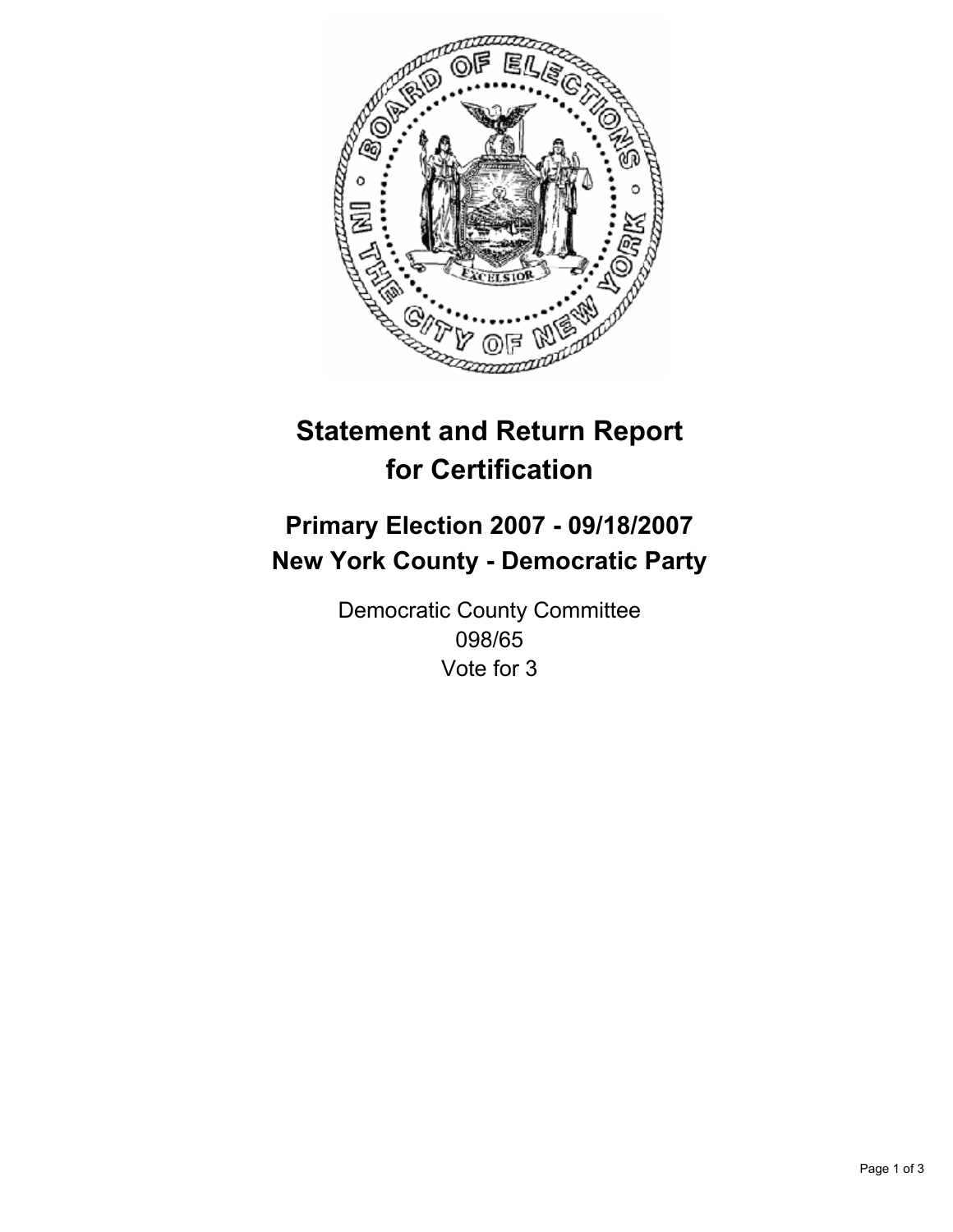

### **Assembly District 65**

| <b>EMERGENCY</b>      | C  |
|-----------------------|----|
| ABSENTEE/MILITARY     |    |
| AFFIDAVIT             |    |
| <b>DIMAURA COLE</b>   | 29 |
| <b>JAMES J WHALEN</b> | 25 |
| ROSLYN FERNANDEZ      | 20 |
| AARON R COHEN         | 19 |
| <b>Total Votes</b>    | 93 |